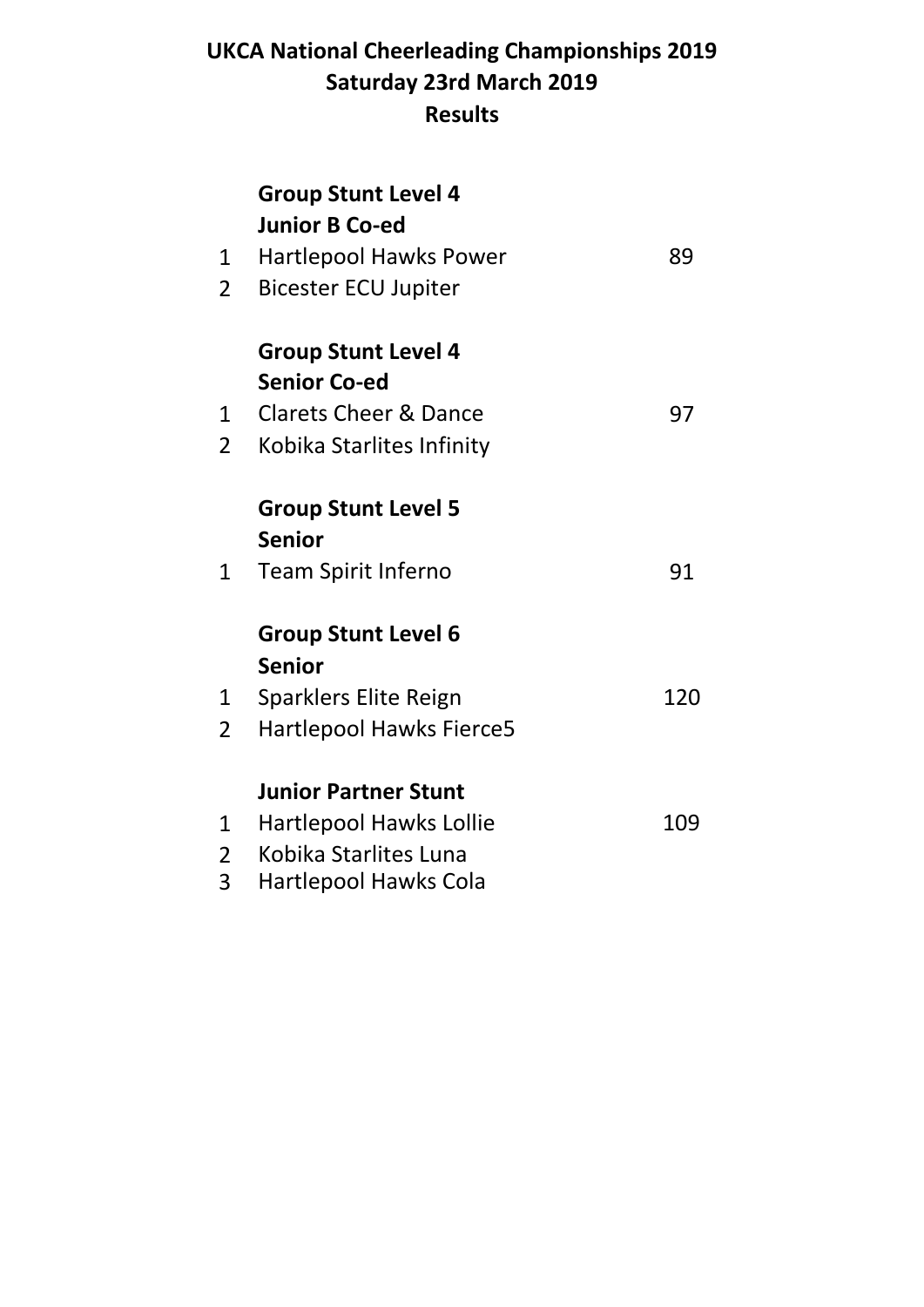|                | <b>Cheerleading Level 1</b><br><b>Junior A</b> |     |
|----------------|------------------------------------------------|-----|
| 1              | Kobika Starlites Synergy                       | 235 |
| 2              | <b>Wigan Vipers Cheer and Dance</b>            |     |
| 3              | <b>Sparklers Elite Glitz</b>                   |     |
|                | <b>Cheerleading Level 1</b>                    |     |
|                | <b>Junior B</b>                                |     |
| 1              | <b>AAA Tigers</b>                              | 230 |
| 2              | <b>Clarets Eclipse</b>                         |     |
| 3              | <b>Bicester ECU Starlight</b>                  |     |
|                | <b>Cheerleading Level 1</b><br><b>Senior</b>   |     |
| 1              | <b>CCDA Phoenix Flames</b>                     | 86  |
|                | <b>Cheerleading Level 1</b>                    |     |
|                | <b>Teenies</b>                                 |     |
| 1              | <b>Team Spirit Twisters</b>                    | 190 |
| 2              | <b>Wigan Vipers Cheer and Dance</b>            |     |
| 3              | <b>CCDA Phoenix Sparks</b>                     |     |
|                | <b>Cheerleading Level 2</b>                    |     |
|                | <b>Junior A</b>                                |     |
| 1              | <b>Clarets Twilight</b>                        | 212 |
| $\overline{2}$ | <b>Team Spirit Extreme</b>                     |     |
| 3              | Kobika Starlites Synergy                       |     |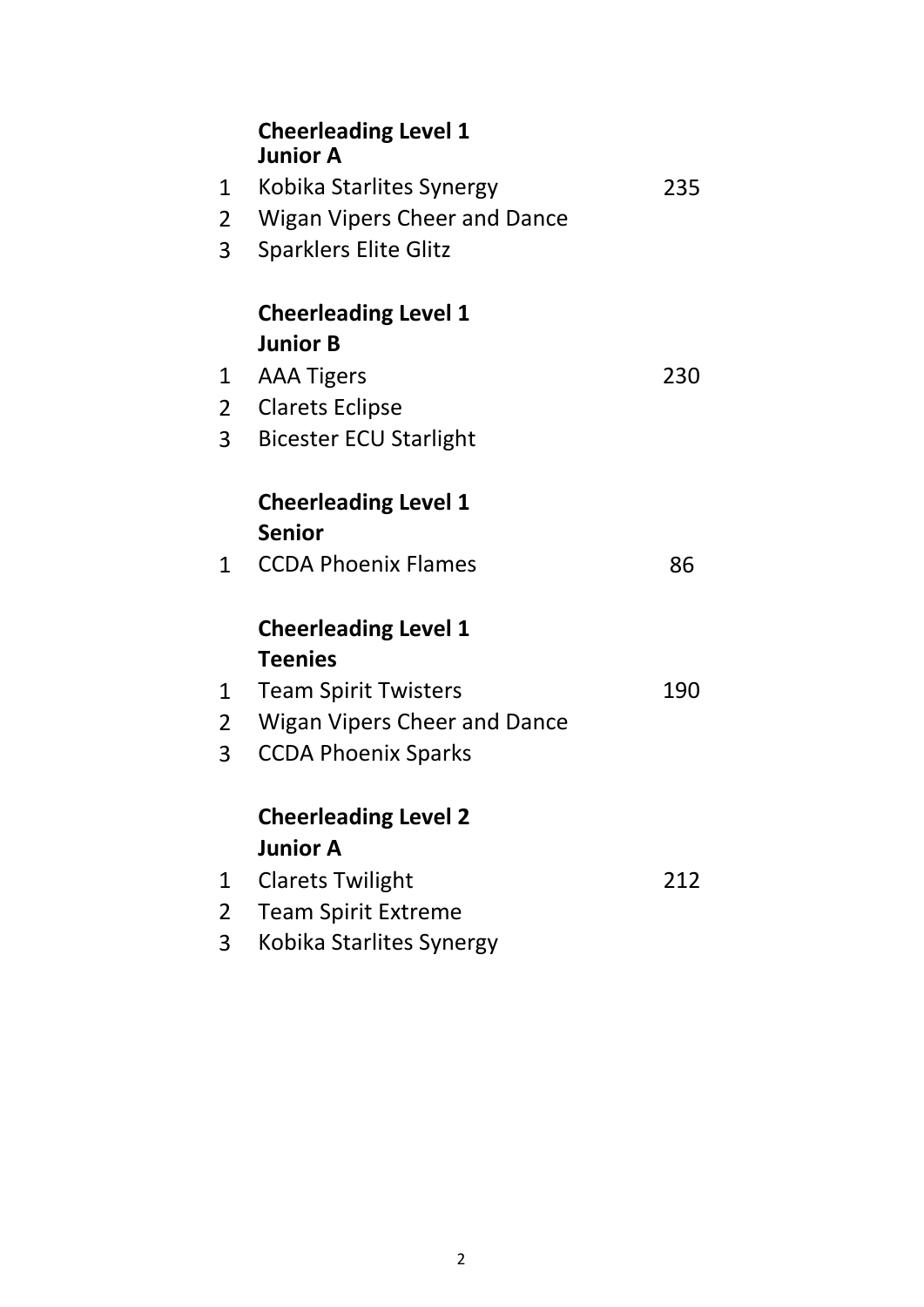|                | <b>Cheerleading Level 2</b>         |     |
|----------------|-------------------------------------|-----|
|                | <b>Junior B</b>                     |     |
|                | 1 Kobika Starlites Velocity         | 209 |
| $2 \Box$       | <b>AAA Tigers</b>                   |     |
| 3              | Wigan Vipers Cheer and Dance        |     |
|                | <b>Cheerleading Level 2</b>         |     |
|                | <b>Senior</b>                       |     |
| 1              | <b>Sparklers Elite Amber</b>        | 217 |
| $\overline{2}$ | <b>Wigan Vipers Cheer and Dance</b> |     |
| 3              | <b>UOC Saints</b>                   |     |
|                | <b>Cheerleading Level 2</b>         |     |
|                | <b>Masters</b>                      |     |
| $1 \quad$      | Kobika Starlites Interstellar       | 167 |
|                | <b>Group Stunt Level 4</b>          |     |
|                | <b>Junior A</b>                     |     |
| $1 \quad$      | <b>Bicester ECU Neptune</b>         | 85  |
|                | <b>Group Stunt Level 4</b>          |     |
|                | <b>Junior B</b>                     |     |
| 1              | <b>Clarets Cheer &amp; Dance</b>    | 112 |
| 2              | <b>Team Spirit Blaze</b>            |     |
| 3              | Hartlepool Hawks Gravity5           |     |
|                | <b>Group Stunt Level 4</b>          |     |
|                | <b>Senior</b>                       |     |
| 1              | <b>Sparklers Elite Vengeance</b>    | 103 |
| 2              | <b>Puma Cheerleading</b>            |     |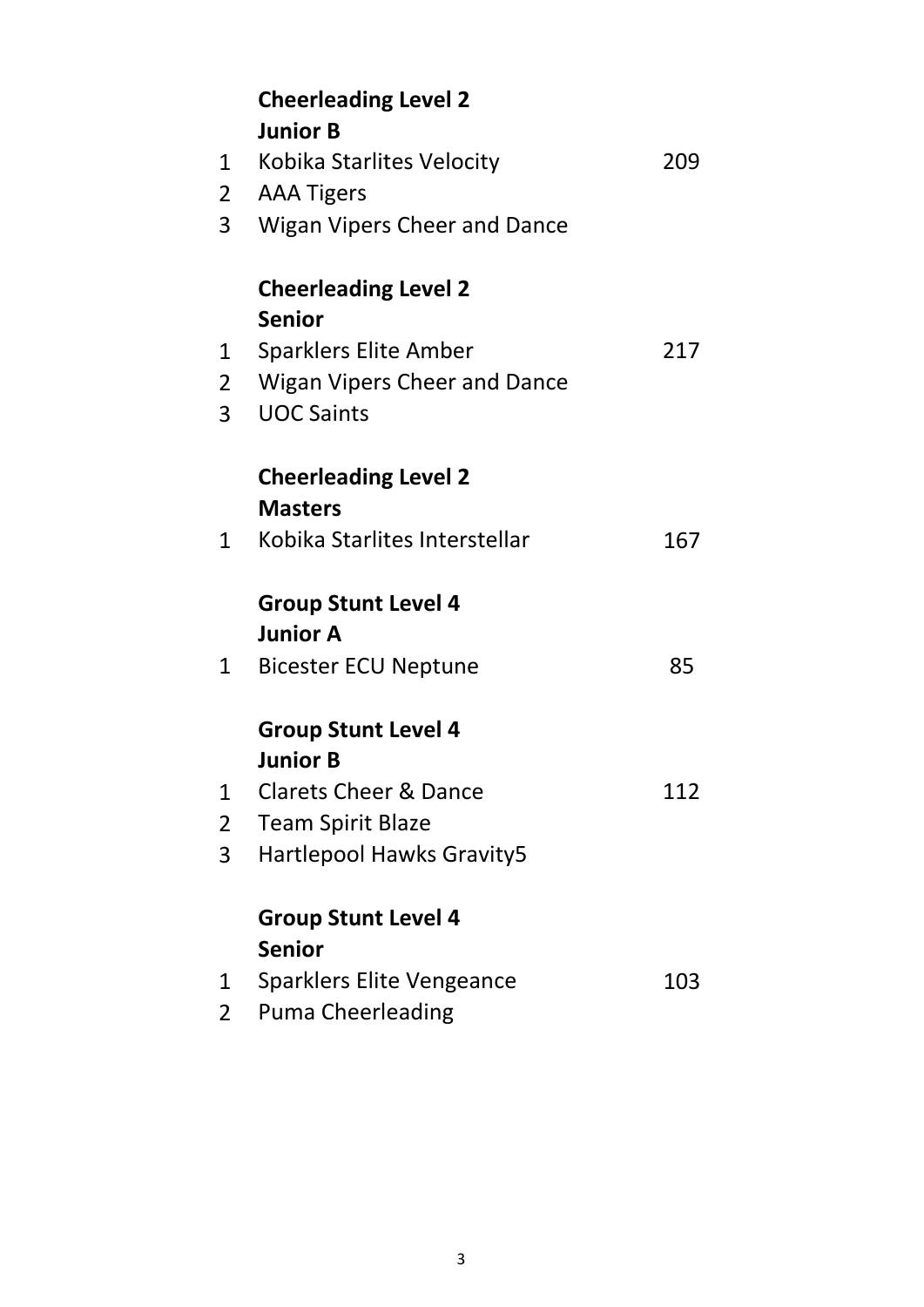|                | <b>Group Stunt Level 5</b><br><b>Junior B</b> |     |
|----------------|-----------------------------------------------|-----|
| $\mathbf{1}$   | Kobika Starlites Velocity                     | 106 |
| $\overline{2}$ | <b>AAA Tigers</b>                             |     |
|                | <b>Senior Co-ed Partner Stunt</b>             |     |
| 1              | <b>Clarets Cheer &amp; Dance</b>              | 107 |
| $\overline{2}$ | Kobika Starlites Jets                         |     |
|                | <b>Group Stunt Level 3</b>                    |     |
|                | <b>Senior</b>                                 |     |
| 1              | <b>Clarets Cheer &amp; Dance</b>              | 82  |
| $\overline{2}$ | <b>CCDA Phoenix Blaze</b>                     |     |
|                | <b>Group Stunt Level 3</b>                    |     |
|                | <b>Junior A</b>                               |     |
| 1              | <b>Hartlepool Hawks Prodigy5</b>              | 103 |
| $\overline{2}$ | <b>Sparklers Elite Glitz</b>                  |     |
| 3              | Kobika Starlites Synergy                      |     |
|                | <b>Group Stunt Level 3</b>                    |     |
|                | <b>Junior B</b>                               |     |
| 1              | <b>Wigan Vipers Cheer and Dance</b>           | 109 |
| 2              | <b>Clarets Cheer &amp; Dance</b>              |     |
| 3              | Kobika Starlites Velocity 2                   |     |
|                | <b>Group Stunt Level 3</b>                    |     |
|                | <b>Masters</b>                                |     |
| 1              | <b>Clarets Cheer &amp; Dance</b>              | 94  |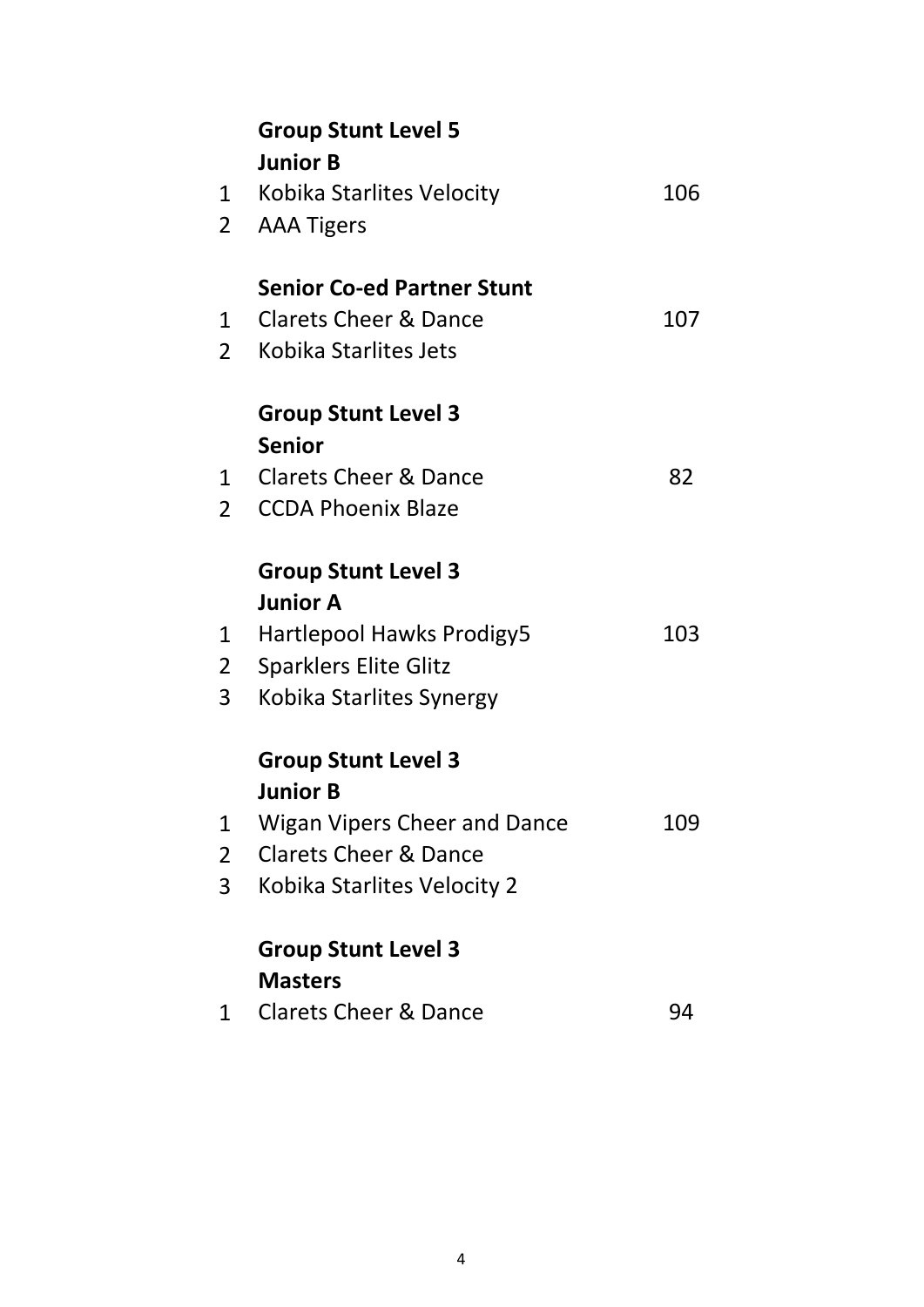|              | <b>Cheerleading Level 4</b>       |     |
|--------------|-----------------------------------|-----|
|              | <b>Junior B</b>                   |     |
| $1 \quad$    | <b>Team Spirit Impact</b>         | 207 |
| $\mathbf{2}$ | Kobika Starlites Velocity         |     |
|              | <b>Cheerleading Level 4</b>       |     |
|              | <b>Senior Co-ed</b>               |     |
|              | 1 Clarets Eternity                | 227 |
|              | <b>Cheerleading Level 5</b>       |     |
|              | <b>Junior B</b>                   |     |
| $1 \quad$    | <b>Hartlepool Hawks Royalty</b>   | 220 |
|              | <b>Cheerleading Level 3</b>       |     |
|              | <b>Junior A</b>                   |     |
| $1 \quad$    | Hartlepool Hawks Lady Knights     | 214 |
|              | <b>Cheerleading Level 3</b>       |     |
|              | <b>Junior B</b>                   |     |
| $1 \quad$    | <b>AAA Tigers</b>                 | 213 |
| $2 \Box$     | <b>Bicester ECU Gravity</b>       |     |
| 3            | <b>Clarets Infinity</b>           |     |
|              | <b>Cheerleading Level 3</b>       |     |
|              | <b>Senior</b>                     |     |
| 1            | <b>Team Spirit Swarm</b>          | 211 |
| 2            | <b>Puma Cheerleading Platinum</b> |     |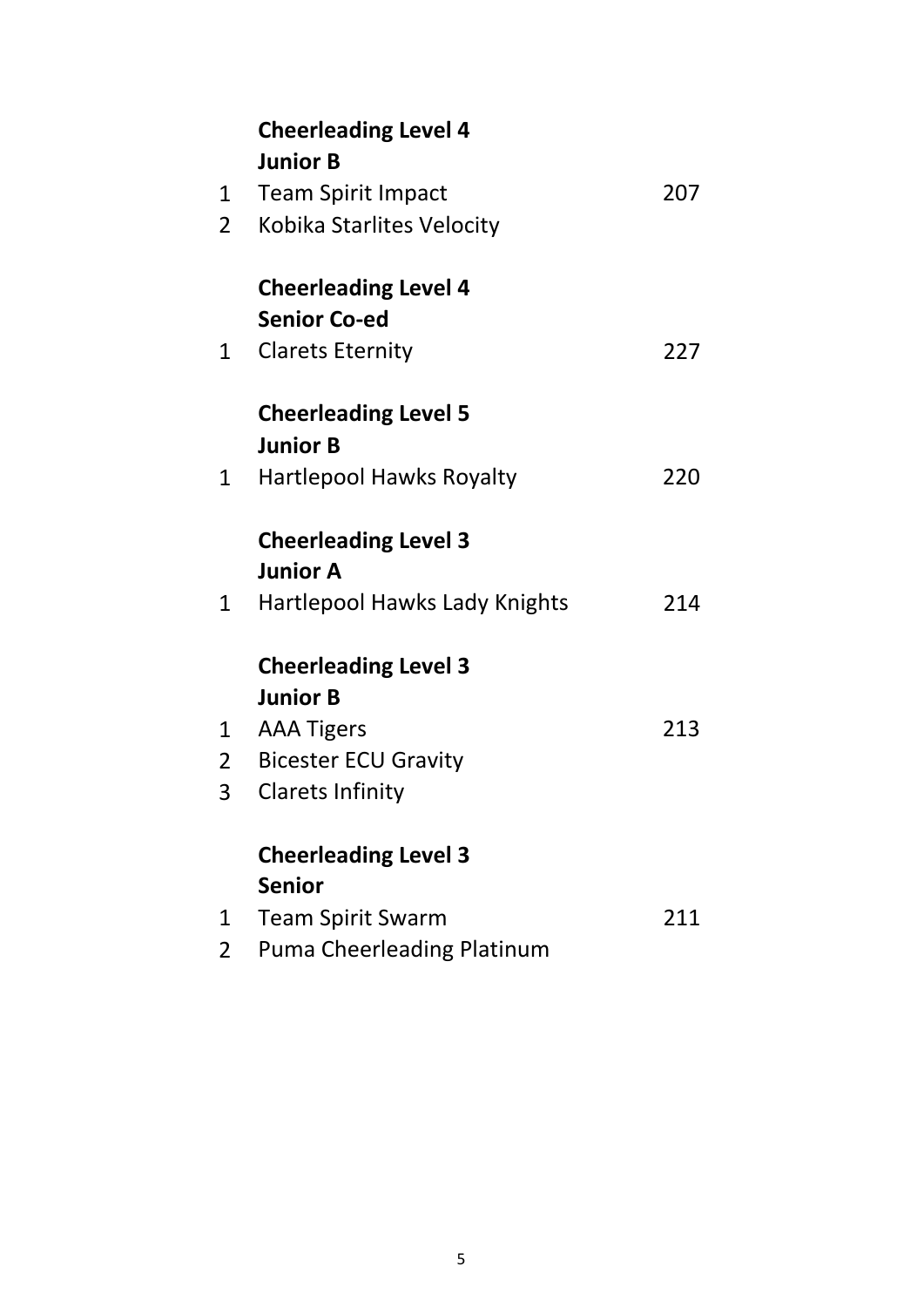|                | <b>Group Stunt Level 1</b>           |     |
|----------------|--------------------------------------|-----|
|                | <b>Teenies</b>                       |     |
| 1              | <b>Team Spirit Sparks</b>            | 110 |
| $\overline{2}$ | <b>Wigan Vipers Cheer and Dance</b>  |     |
| 3              | <b>Hartlepool Hawks Mighty Minis</b> |     |
|                | <b>Group Stunt Level 1</b>           |     |
|                | <b>Junior A</b>                      |     |
| 1              | <b>Clarets Cheer &amp; Dance</b>     | 101 |
| $\overline{2}$ | <b>Wigan Vipers Cheer and Dance</b>  |     |
| 3              | <b>Hartlepool Hawks Spirit</b>       |     |
|                | <b>Group Stunt Level 1</b>           |     |
|                | <b>Junior B</b>                      |     |
| 1              | <b>AAA Tigers</b>                    | 95  |
|                | 2 Clarets Cheer & Dance              |     |
| 3              | Hartlepool Hawks Emeralds            |     |
|                | <b>Group Stunt Level 1</b>           |     |
|                | <b>Masters</b>                       |     |
| 1              | <b>Hartlepool Hawks Blaze</b>        | 90  |
|                | <b>Group Stunt Level 2</b>           |     |
|                | <b>Junior A</b>                      |     |
| 1              | <b>Clarets Cheer &amp; Dance</b>     | 95  |
| 2              | <b>Hartlepool Hawks Fly</b>          |     |
| 3              | <b>AAA Tigers</b>                    |     |
|                |                                      |     |